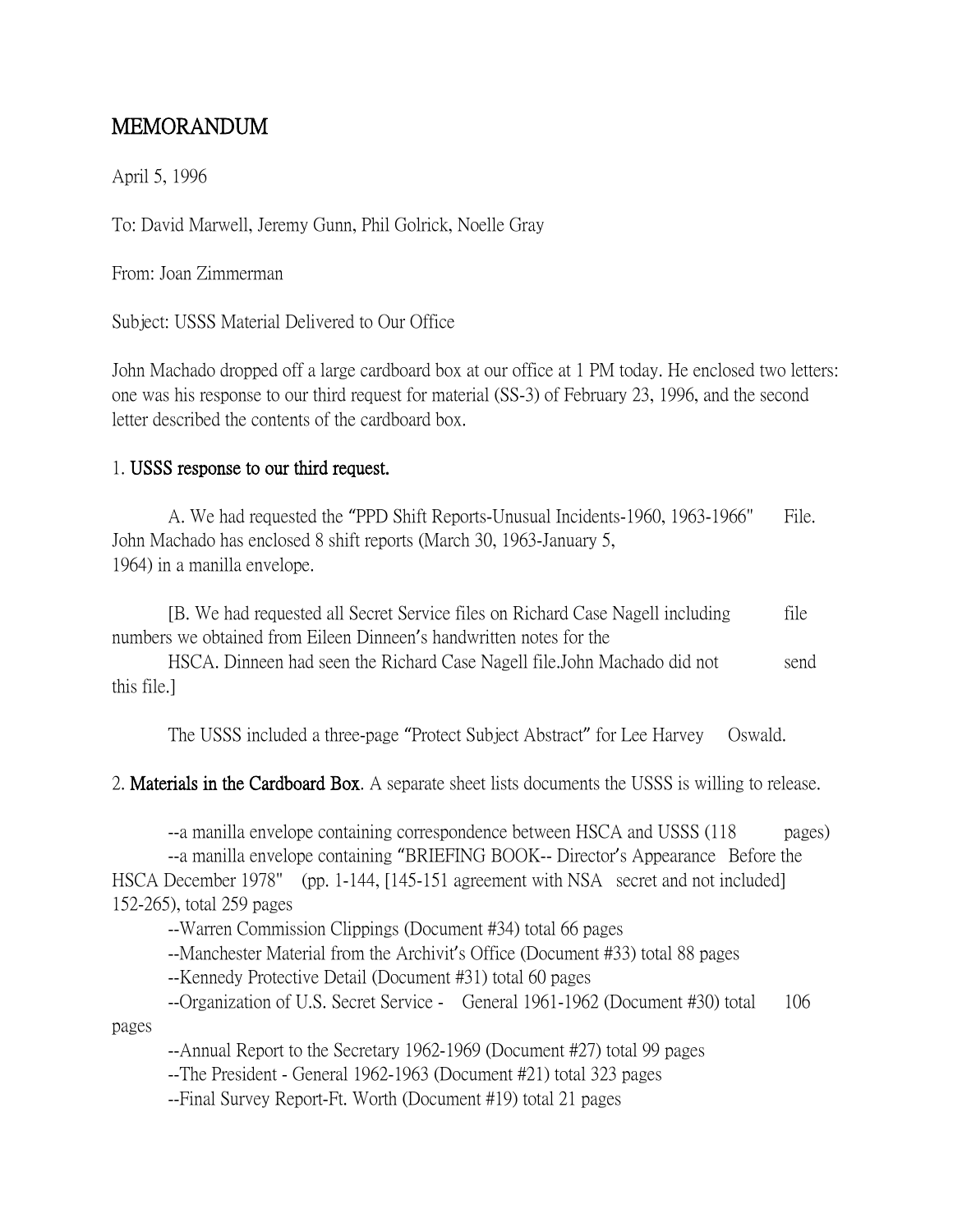--Final Survey Report-Austin (Document #20) total 11 pages

--Final Survey Report-Houston (Document #17) total 30 pages

--PPD Shift Reports-Unusual Incidents-1960,1963-1966, White House Detail Shift Report 12/31/63 (Document #9) total 1 page

--The President's Commission on the Assassination of President Kennedy

(Document #3) total 55 pages

--Legislative Penalties for the Assassination of the President, Etc. (Document #2) total 106 pages